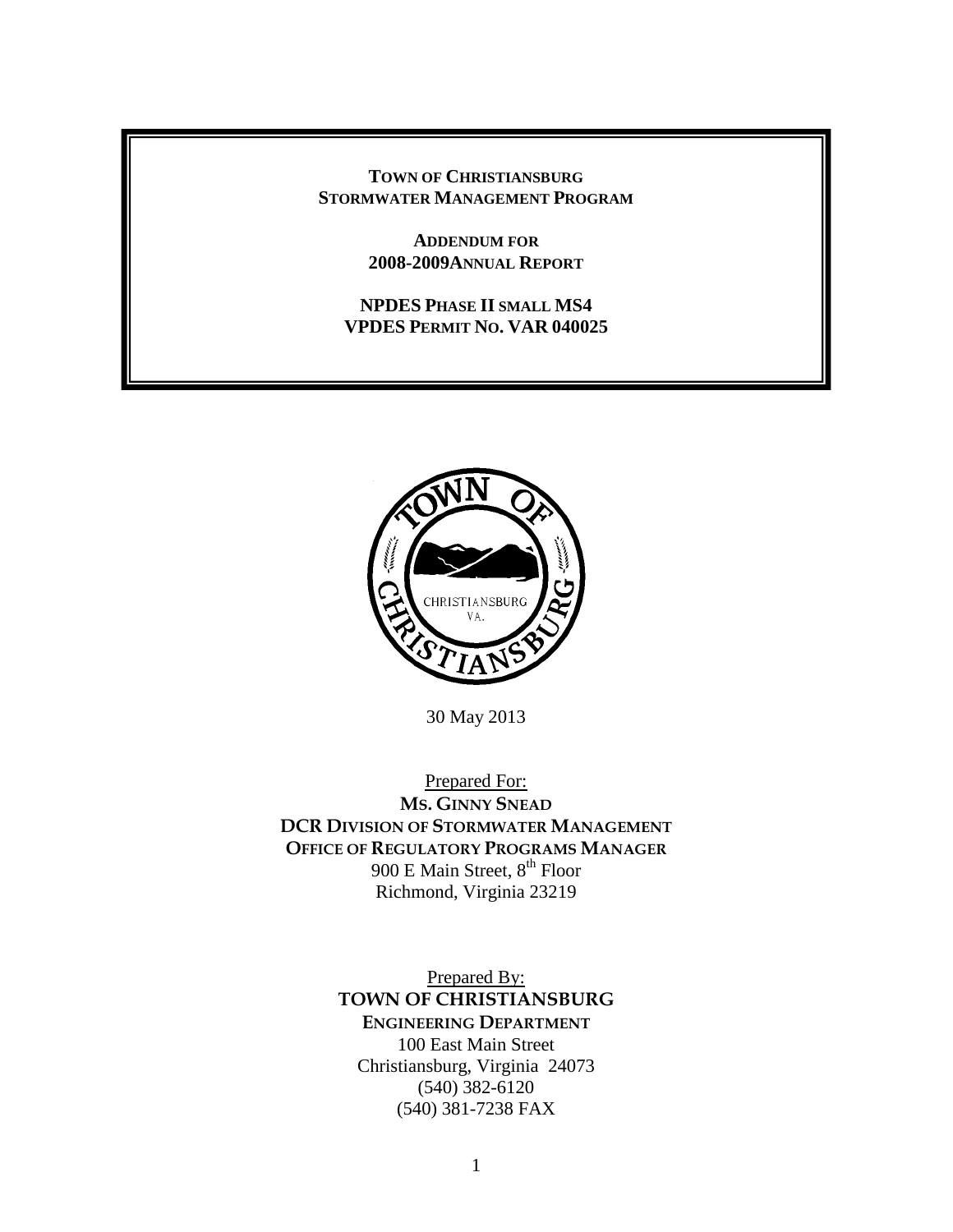## **The following is an addendum to the Town of Christiansburg MS4 Annual Report for the 2008-2009 reporting year.**

## **Minimum Control Measure No. 1: Public Education and Outreach**

### **A. Status of Compliance with Permit Conditions**

For the 2008-2009 reporting year, MCM 1 was in general compliance with the permit conditions. The Town executed a public education program that distributed public education materials and conducted public outreach to inform and educate the general public about stormwater impacts. The aim of the public education program was to increase individual, household, public employee, business and general public knowledge about ways to reduce stormwater pollution and associated hazards from illegal dumping in compliance with the Town's MS4 Program Plan and permit conditions.

### **B. Assessment of the Appropriateness of BMPS**

The four BMPs for this category were appropriate for MCM 1. The public education program used various methods and means to target a diverse group of audiences. The BMP 1.1 Stormwater Webpage provided self-serve education material for anyone on the internet. The BMP 1.2 Stormwater Mailer provided information to all Christiansburg addresses and P.O. Box holders. The BMP 1.3 Model Stormwater System was designed in preparation for construction next year which will serve as a full-size functioning model BMP, with appropriate informational signs. The BMP 1.4 Storm Drain Labeling practice reached into individual neighborhoods providing a No Dumping message on MS4 inlets. These various BMPs were appropriate for providing stormwater education for the Town of Christiansburg's MS4.

### **C. Progress towards achieving measurable goals for the MCM**

The measurable goals for MCM1 were achieved. The Town website was maintained to provide basic stormwater education for website users. The stormwater mailer was sent to all business, residential, and commercial addresses and P.O. Boxes in Christiansburg, requiring the printing and mailing of over 10,000 mailers. An additional 100 storm drain structures were marked with No Dumping messages. All these public education items made information about stormwater, stormwater pollution, and stormwater pollution prevention readily available to everyone within the Town of Christiansburg, which were the measureable goals for MCM 1.

## **Minimum Control Measure No. 2: Public Involvement / Participation**

### **A. Status of Compliance with Permit Conditions**

For the 2008-2009 reporting year, MCM 2 was not in general compliance with the permit conditions due to manpower constraints. The Town did not hold the planned public involvement meetings to satisfy the MS4 Program Plan and associated permit conditions. However, the Town has since held one meeting, and is planning to host a training event for the second meeting. On 22 April 2013 at 7:00PM, the Town's Engineering Department presented at a Town of Christiansburg Planning Commission Meeting on the Town's MS4 System and TMDLs affecting the Town. This presentation was at a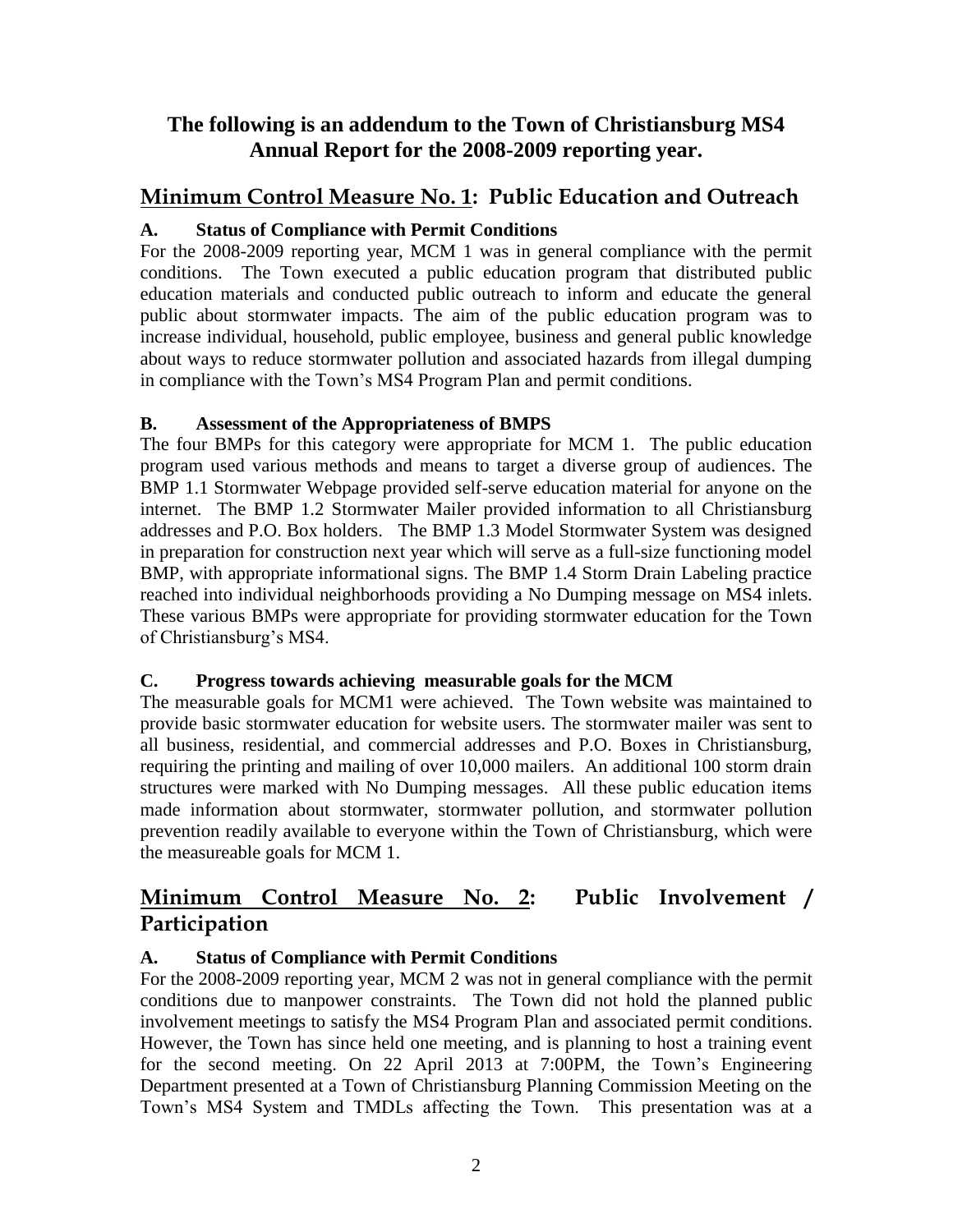regularly scheduled meeting which was duly advertized and open to the public. The presentation briefly discussed the Town's MS4 system and went on to cover the various TMDLs and associated MS4 Waste Load Allocations. The Town will also host and participate in a 2-day DCR training event in place of the second meeting that was not held. June  $4<sup>th</sup>$  and  $5<sup>th</sup>$  are the proposed dates for the 2-day stormwater training event. Specific topics to be covered in the training include the Virginia Stormwater Management Law and Regulations, the Stormwater Handbook, the Stormwater BMP Clearinghouse, the E-Permitting System and the roles and responsibilities of a VSMP Administrator, Plan Reviewer and Inspector. These meetings are intended to bring MCM 2 into general compliance with the MS4 Program Plan and permit conditions.

### **B. Assessment of the Appropriateness of BMPS**

The two existing and one new BMPs for this category were appropriate for MCM 2. The BMP 2.1 TMDL Session is intended to involve the general public with the Town's MS4 Program and provide specific information relating to TMDLs. The BMP 2.2 Developer / Engineer Stormwater Quality Treatment Design and Construction Information Session serves to improve the dialog with the local design community about various stormwater quality design and construction issues. The BMP 2.3 Provide MS4 Annual Report at Town Council Meeting will also involve the public at large by providing this report to Town Council and the general public. Should any discussion take place this would be appropriate public involvement. Accordingly, these various BMPs were appropriate for providing public involvement / participation opportunities for the Town of Christiansburg's MS4.

### **C. Progress towards achieving measurable goals for the MCM**

Minimal progress was made towards achieving the measurable goals for MCM 2 during the reporting year. In accordance with FOIA, all MS4 records and reports were available for public review and inspection; however due to manpower constrains, the public involvement meetings did not occur as planned during the reporting year. The Town has since held one meeting, on 22 April 2013. This occurred at a Town of Christiansburg Planning Commission Meeting and has resulted in substantial progress towards meeting the measurable goals for MCM 2. Furthermore, the Town is planning on hosting a 2-day training event, which will result in the Town meeting all the measurable goals for MCM 2, as contained in the MS4 Program Plan.

## **Minimum Control Measure No. 3: Illicit Discharge Detection and Elimination**

### **A. Status of Compliance with Permit Conditions**

For the 2008-2009 reporting year, MCM 3 was in general but not complete compliance with the permit conditions. The Town did continue to update the MS4 mapping and perform outfall reconnaissance inspections on known outfalls; however it did not finalize the draft Illicit Discharge Detection and Elimination Plan (IDDE Plan) in accordance with the MS4 program plan. This plan will rely heavily on *Article III. Illicit Discharge* of Chapter 10 of Christiansburg Town Code. This article prohibits non-stormwater discharges to the MS4 that are not otherwise called out as exempt. By not finalizing the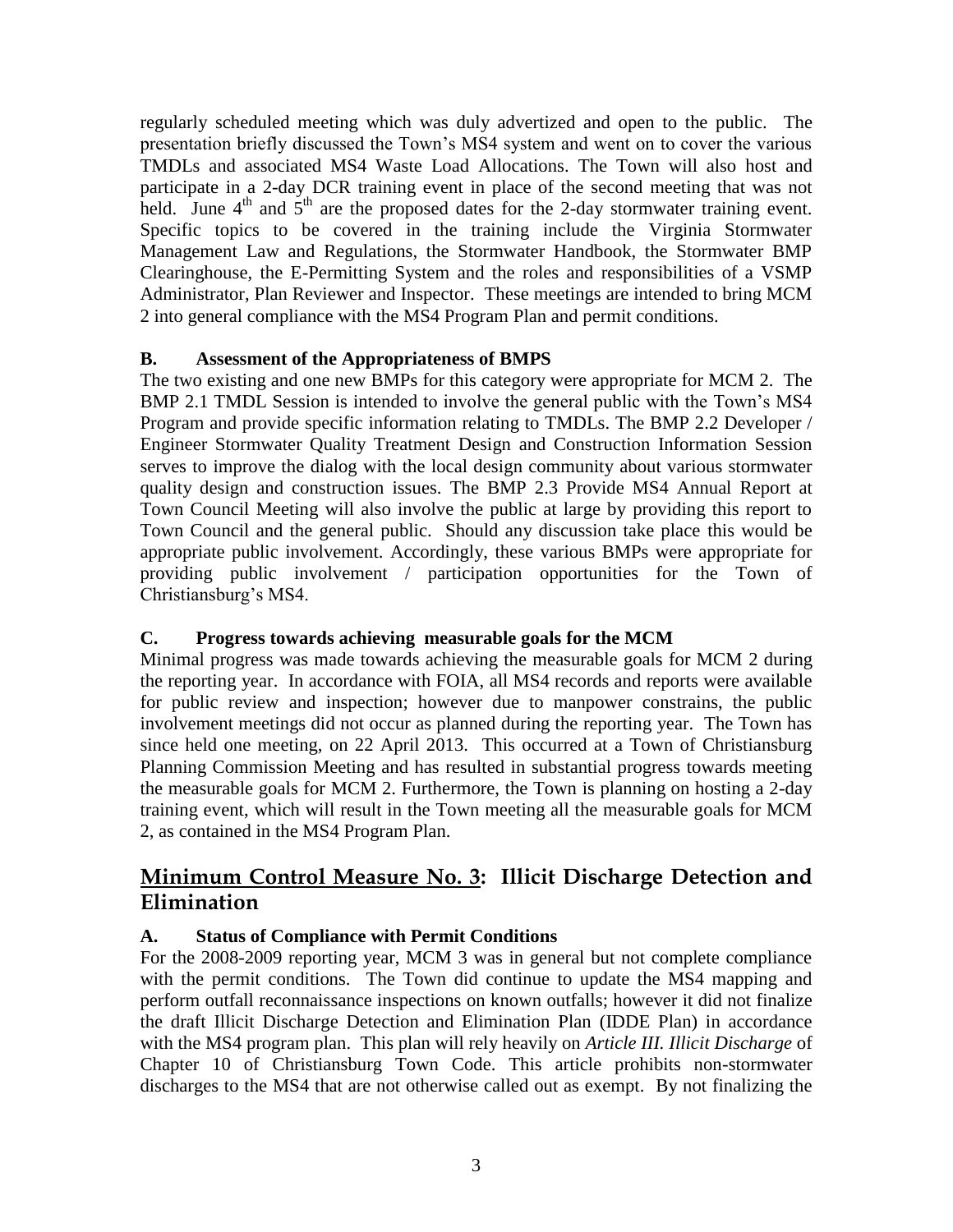IDDE Plan this portion of MCM 3 was not in full compliance the MS4 Program Plan and permit conditions.

## **B. Assessment of the Appropriateness of BMPS**

The two BMPs for this category were appropriate for MCM 3. By continuing to update the GIS database of MS4 infrastructure, BMP 3.1 Storm Sewer System Mapping identifies and provides the location of Town facilities for IDDE activities. The BMP 3.2 Illicit Discharge Detection and Elimination Plan will identify and address non-stormwater discharges to the MS4 system. Together, these two BMPs are appropriate for MCM 3.

### **C. Progress towards achieving measurable goals for the MCM**

Substantial progress was made towards achieving the measurable goals for MCM 3. The stormwater mapping updates allow the Town to effectively focus on MS4 infrastructure for IDDE activities. Although the IDDE Plan was not formally completed, the Town operated in accordance with the draft plan. During the reporting year, 4 suspected Illicit Discharge events occurred. In each instance the Town responded with immediate verbal cease and desist orders or written warnings referencing Town Code to the local neighborhood, when the discharging party could not be conclusively identified. Furthermore, the Town performed outfall reconnaissance on 100% of known MS4 outfalls (MS4 Program plan only required 50% of outfalls) demonstrating that the Town is actively seeking to locate and address non-stormwater discharges. The result of these efforts is that the Town has made substantial progress prohibiting, preventing, and causing the termination of illicit discharges to the MS4.

## **Minimum Control Measure No. 4: Construction Site Stormwater Runoff Control**

## **A. Status of Compliance with Permit Conditions**

For the 2008-2009 reporting year, MCM 4 was in general compliance with the permit conditions. The Town continued to operate a DCR approved Erosion and Sediment Control (ESC) program. This program required all land disturbances of larger than 10,000 square feet to occur in accordance with an approved ESC plan. Disturbances of larger than 1 acre are also required to provide documentation of a request for VSMP permit coverage prior to issuance of a local land disturbance permit. This program operates in accordance with *Article I. Erosion and Sediment Control* of Chapter 10 of Christiansburg Town Code and Virginia ESC Law and regulations. The ESC program provides for ESC plan approval, routine site inspections, enforcement, and tracking of land disturbance activities. These activities were reported to Virginia DCR as required.

### **B. Assessment of the Appropriateness of BMPS**

The BMP for this category were appropriate for MCM 4. The ESC Program addresses the required elements for MCM 4 as provided in the regulations.

## **C. Progress towards achieving measurable goals for the MCM**

The measurable goals were achieved for MCM 4 for the reporting year. The Town enforced and updated as needed, the programs and procedures that reduce pollutants in stormwater runoff from land development projects larger than 10,000 square feet.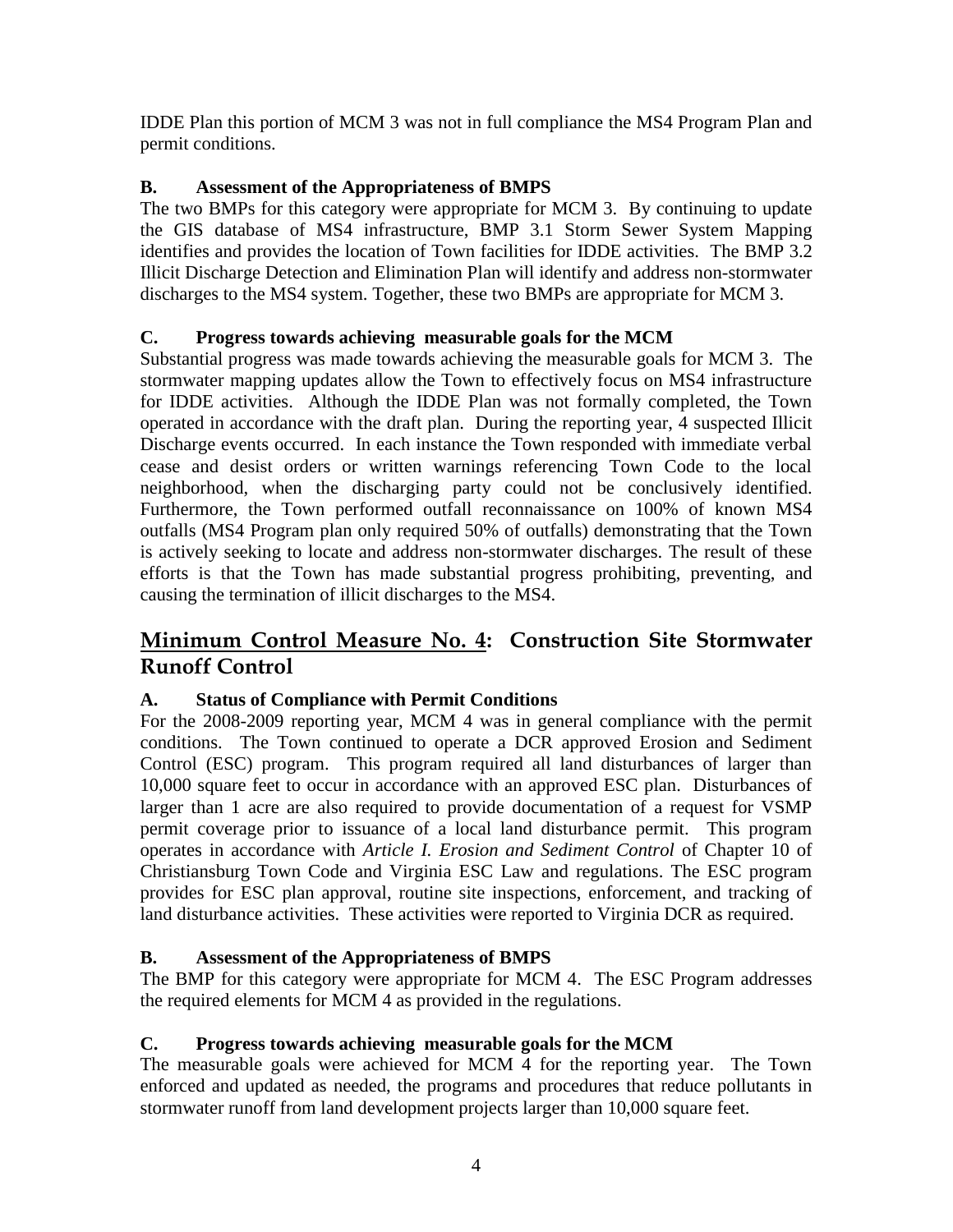# **Control Measure No. 5: Post-Construction Stormwater Management in New Development and Redevelopment**

### **A. Status of Compliance with Permit Conditions**

For the 2008-2009 reporting year, MCM 5 was in general compliance with the permit conditions. The Town continued to implement and enforce procedures to address postdevelopment stormwater runoff for all land development project disturbing greater than 10,000 square feet. This included requiring BMPs, adequate site design, a maintenance plan and maintenance agreements for regulated projects. The Town also performed BMP inspections for Town facilities and private facilities with maintenance agreements. The Town also reported to DCR all known stormwater management facilities within Town limits, in the required format.

### **B. Assessment of the Appropriateness of BMPS**

The two BMPs for this category were appropriate for MCM 5. The Town reviewed and approved stormwater management plans that were complaint with *Article II. Stormwater Management* of Chapter 10 of Christiansburg Town Code and Virginia Stormwater Management Law and regulations. These plans included appropriate maintenance plans and long-term maintenance agreements. Furthermore, the Town inspected all Town owned / operated facilities and those facilities which have maintenance agreements. The Town requires stormwater management plans for 10,000 square foot land disturbance projects in an effort to address the various impaired waters draining from Town. This requirement is more stringent than minimum state standards and is appropriate for the 305(b)/303(d) Impaired Waters draining from and downstream of town. These actions were appropriate for MCM 5.

### **C. Progress towards achieving measurable goals for the MCM**

The measurable goals were achieved for MCM 5 for the reporting year. The Town only approved plans with adequate stormwater management components for land development projects larger than 10,000 square feet. The Town inspected all required facilities as laid out in the MS4 Program Plan. This results in meeting the MCM 5 measurable goals.

## **Minimum Control Measure No. 6: Pollution Prevention / Good Housekeeping for Municipal Operations**

### **A. Status of Compliance with Permit Conditions**

For the 2008-2009 reporting year, MCM 6 was in general but not complete compliance with the permit conditions. The Town continued to participate in an annual household hazardous waste collection event, perform employee training, sweep Town maintained streets, perform leaf pickup, perform daily operations in a stormwater conscious manner (store road-salt indoors, use vehicle wash-bays draining to sanitary sewer) clean storm sewers, and perform MS4 Program Plan updates as needed. The Town did not complete a public works facility stormwater inspection in accordance with the MS4 Program Plan therefore was not in complete compliance with permit conditions.